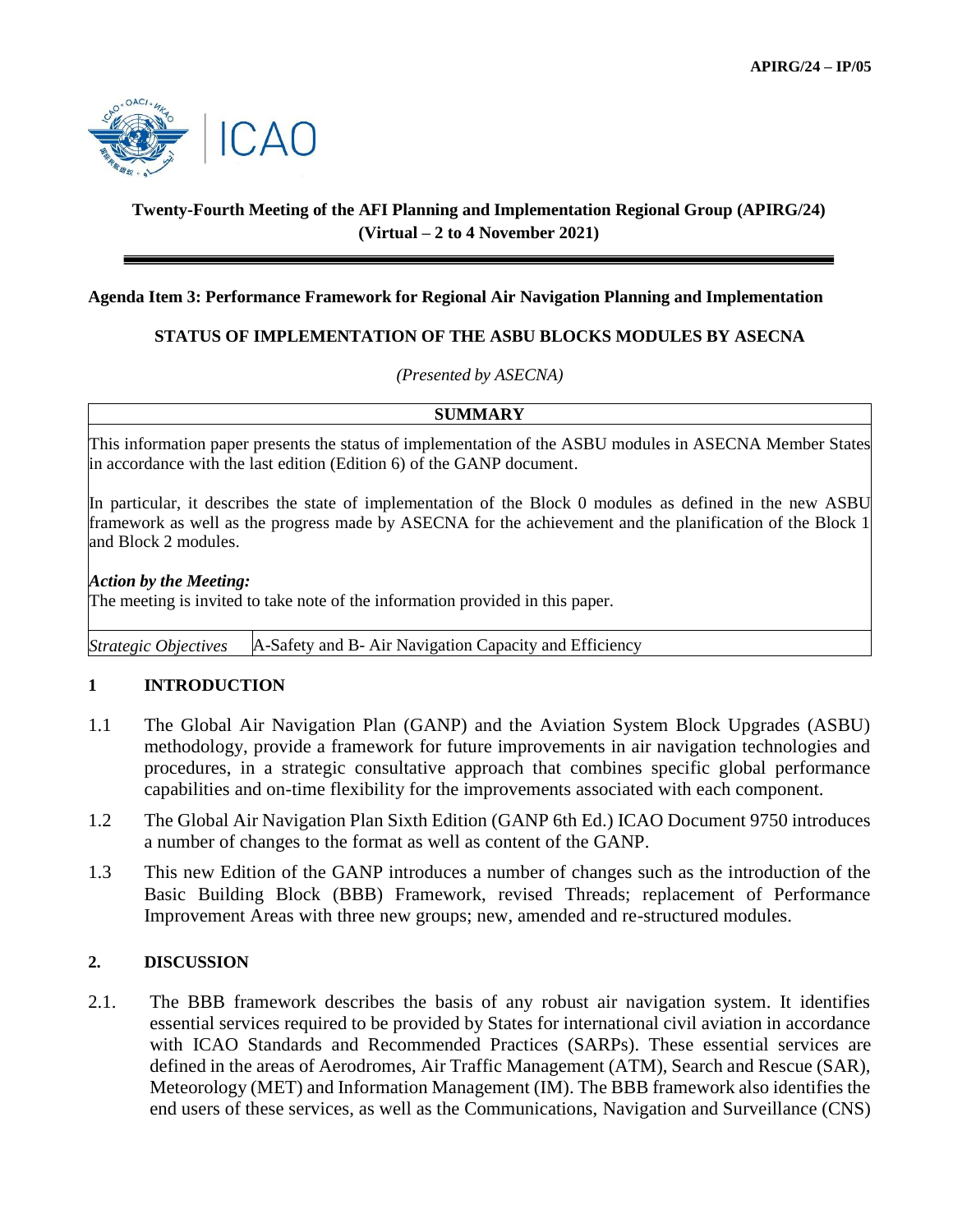infrastructure that are necessary to provide the services and is the baseline representation for service provision and operational improvement.

- 2.2. Another key concept in the updated framework is the categorization of the ASBU Threads into three overarching groups namely Operational, Information and Technology. All the threads and associated modules have now been structured underneath these three groups, replacing the previously defined Performance Improvement Areas (PIAs) of Airport Operations, Globally Interoperable Systems and Data, Optimum Capacity and Flexible Flights and Efficient Flight Paths.
- 2.3. There is a need for the AFI Region to adopt and classify by priority the Block 0 modules of this new ASBU framework according to the reality in the continent.
- 2.4. On ASECNA side, a prior evaluation of the modules of the Bloc 0 has been done taking into account the change in the ASBU framework. The Appendix 1 gives the status of implementation of the modules of block 0 for ASECNA.
- 2.5. Some modules of the Block 1 are now completely achieved by ASECNA. It is the case with the module ASUR-B1/1 related to the reception of aircraft ADS-B signals from space (SB ADS-B) implemented since  $1<sup>st</sup>$  January 2020 in the whole ASECNA airspace to provide surveillance coverage in locations where ground stations siting is not possible or not currently provided. It is also the case with the modules DAIM-B1/1 and DAIM-B1/2 related respectively to provision of quality-assured aeronautical data and information and the provision of digital Aeronautical Information Publication (AIP) data sets. The Appendix 2 gives details on the state of implementation of some of the Block 1 modules by ASECNA.
- 2.6. As far as the Block 2 modules are concerned, many of them are now under study for implementation, such as the modules related to the thread SWIM (SWIM-B2/1, SWIM-B2/2 and SWIM-B2/1). Some other modules of this Block 2 are expected to be taken into account in the next investment plans of the Agency. It is the case with the module ASUR-B2/1 related to evolution of ADS-B and Mode S, to provide new types of data in support of Air Traffic/MET Services and the module NAVS-B2/2 concerning Dual Frequency Multi Constellation (DF MC) SBAS. The Appendix 3 presents the implementation status of some the modules of the Block2.

#### **3 ACTION BY THE MEETING**

3.1 The meeting is invited to take note of the information provided in this paper.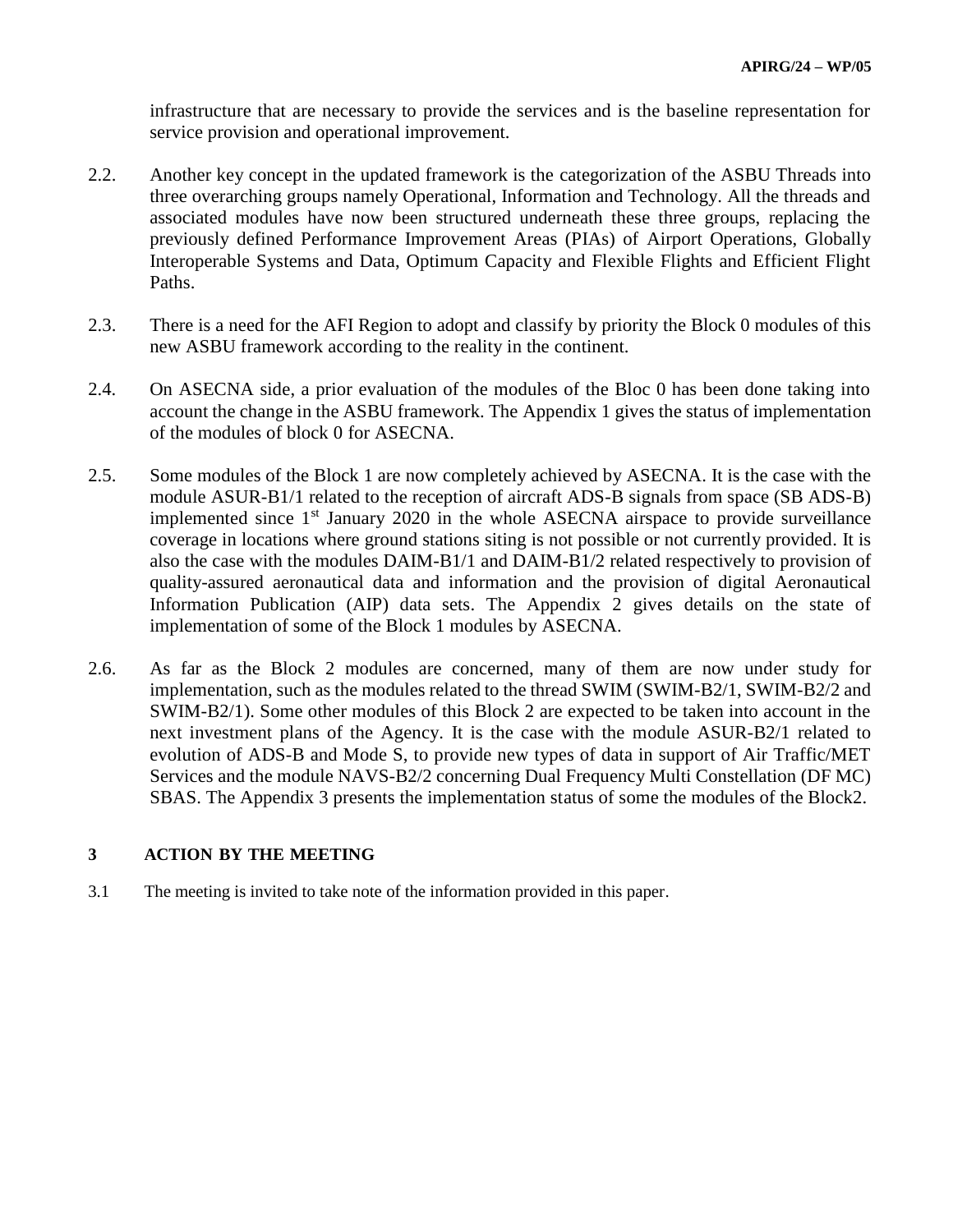| <b>GROUP</b>        | <b>THREAD</b> | <b>MODULE</b>    | <b>TITLE</b>                                                        | <b>IMPLEMENTATION STATUS</b>                                                                                                                                                                                                                                                                                                                                  |  |
|---------------------|---------------|------------------|---------------------------------------------------------------------|---------------------------------------------------------------------------------------------------------------------------------------------------------------------------------------------------------------------------------------------------------------------------------------------------------------------------------------------------------------|--|
|                     | <b>APTA</b>   | APTA-B0/1        | PBN Approaches (with basic<br>capabilities)                         | LNAV procedures implemented at 95% of ASECNA airports<br>LNAV/VNAV procedures implemented at 77% of the airports<br>An SBAS implementation program is underway and LPV procedures are<br>expected for all airports by 2025.                                                                                                                                   |  |
|                     |               | APTA-B0/2        | PBN SID and STAR procedures (with<br>basic capabilities)            | 57% of implementation of PBN SID/STAR                                                                                                                                                                                                                                                                                                                         |  |
|                     |               | APTA-B0/3        | SBAS/GBAS CAT I precision<br>approach procedures                    | An SBAS implementation program is underway and CAT-I LPV procedures are<br>expected for main airports by 2025.                                                                                                                                                                                                                                                |  |
|                     |               | APTA-B0/4        | CDO (Basic)                                                         | As part of ICAO/ASECNA cooperation, CCO/CDO procedures studies have                                                                                                                                                                                                                                                                                           |  |
| <b>OPERATIONNAL</b> |               | APTA-B0/5        | CCO (Basic)                                                         | been undertaken for Libreville and Ouagadougou airports:<br>CDO/CCO procedure is operational for Libreville airport since 10<br>September 2020.<br>CDO/CCO procedure is designed for Ouagadougou airport and is<br>scheduled to be operational in 2022                                                                                                        |  |
|                     |               | APTA-B0/6        | PBN Helicopter Point in Space (PinS)<br>Operations                  | Achievement of Procedures Designers Training.<br>Implementation is planned from 2023.                                                                                                                                                                                                                                                                         |  |
|                     |               | APTA-B0/7        | Performance based aerodrome<br>operating minima - Advanced aircraft | To be planned                                                                                                                                                                                                                                                                                                                                                 |  |
|                     |               | APTA-B0/8        | Performance based aerodrome<br>operating minima - Basic aircraft    | All the runways of ASECNA airports (the community ones) are instrument<br>runways.                                                                                                                                                                                                                                                                            |  |
|                     | <b>FRTO</b>   | <b>FRTO-B0/1</b> | Direct routing (DCT)                                                | SSR and ADS -B (Space-based and Ground-based) implementation<br>allowing direct routing<br>Indian Ocean Strategic Partnership to Reduce Emissions (INSPIRE)<br>implemented in Antananarivo FIR by ASIO ACG.<br>Preferred trajectories in the Dakar Oceanic FIR through the implementation<br>of AORRA.                                                        |  |
|                     |               | <b>FRTO-B0/2</b> | Airspace planning and Flexible Use of<br>Airspace (FUA)             | Civil/Military coordination agreement implemented in most of countries to<br>facilitate flexible use of airspace based on agreement.<br>However, deployment of automated airspace management (ASM) support<br>systems to manage more flexibly the airspace reservations through a civil-<br>military collaborative decision-making process is not implemented |  |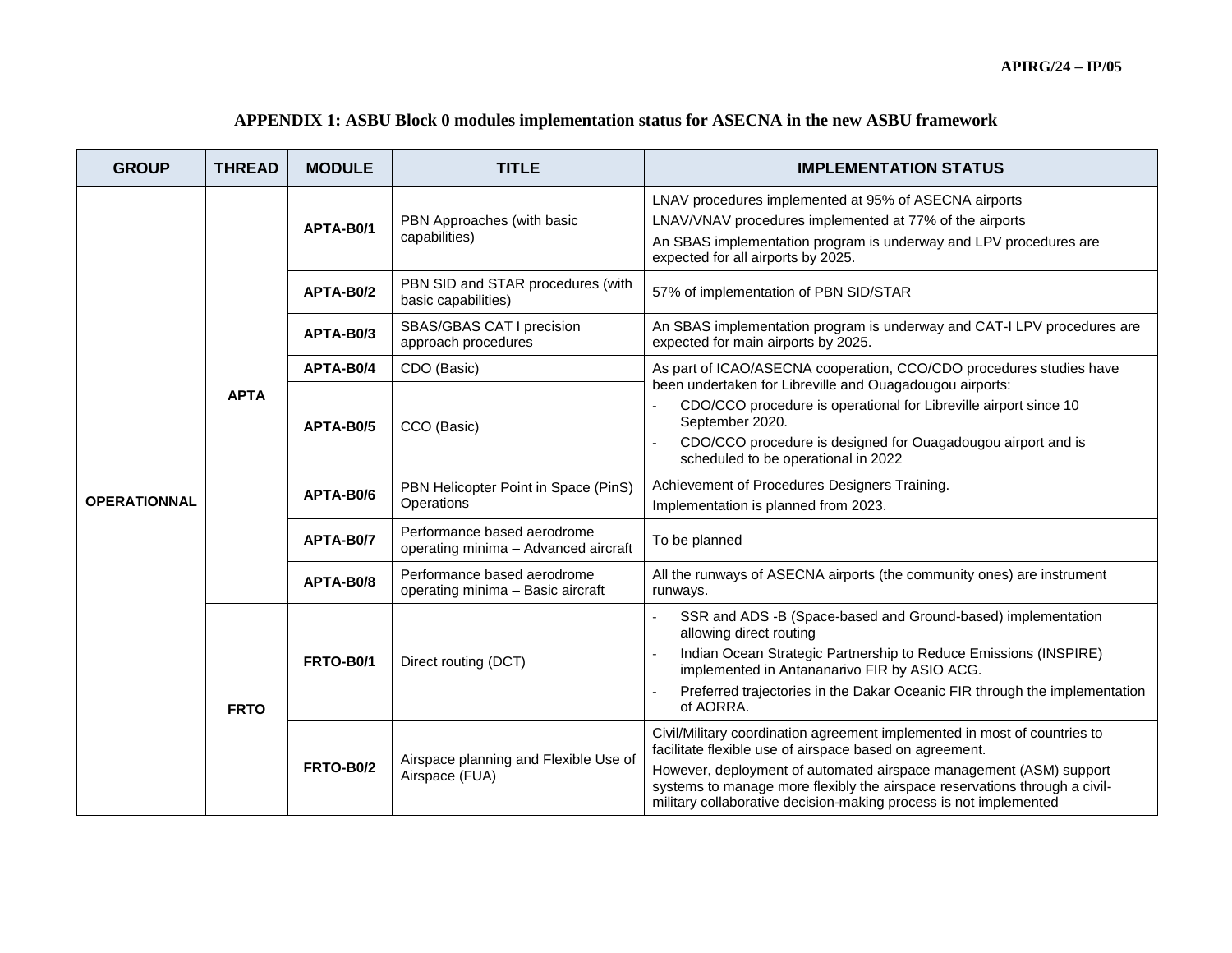| <b>GROUP</b>       | <b>THREAD</b> | <b>MODULE</b>    | <b>TITLE</b>                                                                                    | <b>IMPLEMENTATION STATUS</b>                                                                                                                                       |  |
|--------------------|---------------|------------------|-------------------------------------------------------------------------------------------------|--------------------------------------------------------------------------------------------------------------------------------------------------------------------|--|
|                    |               | <b>FRTO-B0/4</b> | Basic conflict detection and<br>conformance monitoring                                          | Backup nets of automated ground based ATM systems based on short-term<br>conflict alerts and minimum safe altitude proximity warning alarms already<br>implemented |  |
|                    | <b>NOPS</b>   | NOPS-B0/1        | Initial integration of collaborative<br>airspace management with air traffic<br>flow management | Study on ATFM implementation in progress                                                                                                                           |  |
|                    |               | NOPS-B0/2        | <b>Collaborative Network Flight Updates</b>                                                     | Study on ATFM implementation in progress                                                                                                                           |  |
|                    |               | NOPS-B0/3        | Network Operation Planning basic<br>features                                                    | Study on ATFM implementation in progress                                                                                                                           |  |
|                    |               | NOPS-B0/4        | Initial Airport/ATFM slots and A-CDM<br>Network Interface                                       | Study on ATFM implementation in progress                                                                                                                           |  |
|                    |               | NOPS-B0/5        | Dynamic ATFM slot allocation                                                                    | Study on ATFM implementation in progress                                                                                                                           |  |
|                    | <b>SNET</b>   | SNET-B0/1        | Short Term Conflict Alert (STCA)                                                                | Backup nets of automated ground based ATM systems based on short-term<br>conflict alerts and minimum safe altitude proximity warning alarms already<br>implemented |  |
|                    |               | <b>SNET-B0/2</b> | Minimum Safe Altitude Warning<br>(MSAW)                                                         | Backup nets of automated ground based ATM systems based on short-term<br>conflict alerts and minimum safe altitude proximity warning alarms already<br>implemented |  |
|                    |               | SNET-B0/3        | Area Proximity Warning (APW)                                                                    | The Backup nets of automated ground-based ATM systems implemented have<br>this capacity.                                                                           |  |
|                    |               | <b>SNET-B0/4</b> | Approach Path Monitoring (APM)                                                                  | The Backup nets of automated ground-based ATM systems implemented have<br>this capacity.                                                                           |  |
|                    | <b>SURF</b>   | <b>SURF-B0/1</b> | Basic ATCO tools to manage traffic<br>during ground operations                                  |                                                                                                                                                                    |  |
|                    |               | <b>SURF-B0/2</b> | Comprehensive situational<br>awareness of surface operations                                    | A-SMGCS systems already installed at Dakar-Diass and Nouakchott<br>Oumtounsy airports.<br>A-SMGCS not planned for any other airport for the moment.                |  |
|                    |               | SURF-B0/3        | Initial ATCO alerting service for<br>surface operations                                         |                                                                                                                                                                    |  |
|                    | <b>AMET</b>   | AMET-B0/1        | Meteorological observations products                                                            | Reception of WAFCS products in all formats.                                                                                                                        |  |
| <b>INFORMATION</b> |               | AMET-B0/2        | Meteorological forecast and warning<br>products                                                 | Cooperation agreement with the St Denis TCCA for better coordination in<br>the monitoring of tropical cyclones.                                                    |  |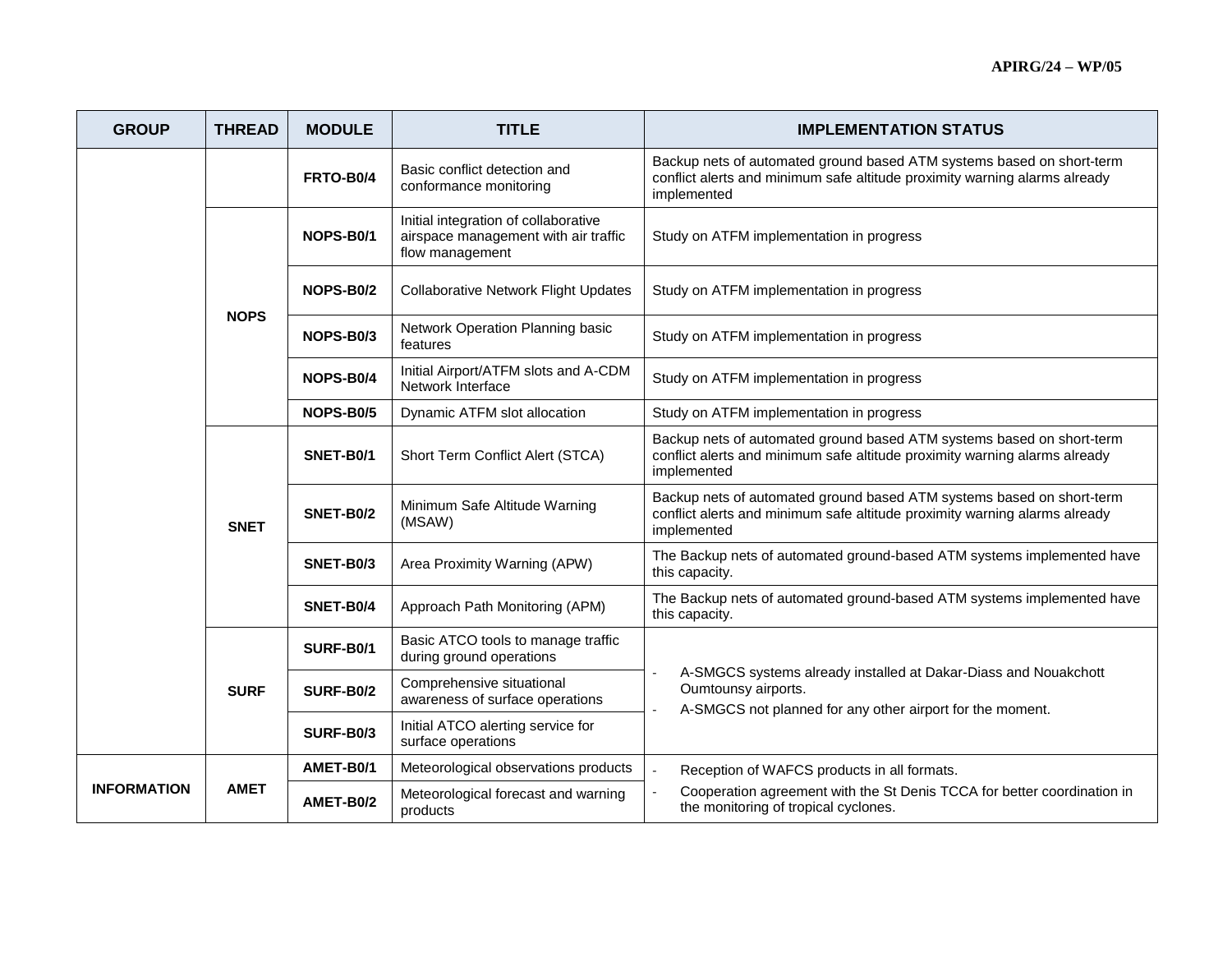| <b>GROUP</b>      | <b>THREAD</b> | <b>MODULE</b>    | <b>TITLE</b>                                                                    | <b>IMPLEMENTATION STATUS</b>                                                                                                                                                                                                                                                                                                                                                                                                                             |  |
|-------------------|---------------|------------------|---------------------------------------------------------------------------------|----------------------------------------------------------------------------------------------------------------------------------------------------------------------------------------------------------------------------------------------------------------------------------------------------------------------------------------------------------------------------------------------------------------------------------------------------------|--|
|                   |               | AMET-B0/3        | Climatological and historical<br>meteorological products                        | Improvement of the en route watch through the reinforcement of the<br>÷.<br>capacities of the CVM for the detection and the emission of SIGMET<br>envisaged of all the dangerous phenomena not taken into account by the                                                                                                                                                                                                                                 |  |
|                   |               | AMET-B0/4        | Dissemination of meteorological<br>products                                     | regional centers (VAAC and TCCA).<br>Wind shear detection systems being installed or acquired at ten<br>aerodromes.<br>Thunderstorm warning and warning systems in all FIRs<br>$\overline{\phantom{a}}$                                                                                                                                                                                                                                                  |  |
|                   | <b>FICE</b>   | <b>FICE-B0/1</b> | Automated basic inter facility data<br>exchange (AIDC)                          | ATM systems at ASECNA Member States' main airports have AIDC capability<br>excepted Bangui center, which will be implemented as soon as possible.<br>AIDC is either fully implemented or in trial between most of ASECNA ATC<br>centers and between ASECNA Centers and non ASECNA neighboring centers.<br>Regional AIDC Implementation Project between ASECNA and NAMA Centers<br>(Nigeria), FIR Roberts and ATNS (SADC, NAFISAT), SAM, MID is underway. |  |
| <b>TECHNOLOGY</b> | <b>ASUR</b>   | ASUR-B0/1        | Automatic Dependent Surveillance -<br>Broadcast (ADS-B)                         | 100% of airspace with ADS-B coverage since January 2020. ADS B<br>surveillance is implemented in all ATC centers except Libreville, Moroni, Bangui<br>and Malabo planned for 2022.                                                                                                                                                                                                                                                                       |  |
|                   |               | ASUR-B0/3        | Cooperative Surveillance Radar<br>Downlink of Aircraft Parameters<br>(SSR-DAPS) | SSR and systems ATM densification implemented in 2017.                                                                                                                                                                                                                                                                                                                                                                                                   |  |
|                   | <b>COMI</b>   | COMI-B0/7        | ATS Message Handling System<br>(AMHS)                                           | Operational implementation of the AMHS in ten (10) Centers (Lomé,<br>$\overline{\phantom{a}}$<br>Cotonou, Nouakchott, Niamey, Antananarivo, Brazzaville, Bamako,<br>N'Djamena, Ouagadougou and Dakar) including full AMHS operation.<br>AMHS project on going for the remaining centers<br>Implementation of the first interregional AMHS link between AFI (Dakar)<br>and SAM (Brasilia) on 25th June 2020                                               |  |
|                   | <b>COMS</b>   | COMS-B0/1        | CPDLC (FANS 1/A & ATN B1) for<br>domestic and procedural airspace               | ADS-C / CPDLC implemented.                                                                                                                                                                                                                                                                                                                                                                                                                               |  |
|                   |               | COMS-B0/2        | ADS-C (FANS 1/A) for procedural<br>airspace                                     | ADS-C / CPDLC implemented.                                                                                                                                                                                                                                                                                                                                                                                                                               |  |
|                   | <b>NAVS</b>   | NAVS-B0/1        | <b>Ground Based Augmentation</b><br>Systems (GBAS)                              | R&D activities in progress                                                                                                                                                                                                                                                                                                                                                                                                                               |  |
|                   |               | NAVS-B0/2        | Satellite Based Augmentation<br>Systems (SBAS)                                  | An SBAS implementation program is underway and is expected to be<br>operational by 2025 for all phases of flight.                                                                                                                                                                                                                                                                                                                                        |  |
|                   |               | <b>NAVS-B0/4</b> | Navigation Minimal Operating<br>Networks (Nav. MON)                             | Planned to be implemented from 2028                                                                                                                                                                                                                                                                                                                                                                                                                      |  |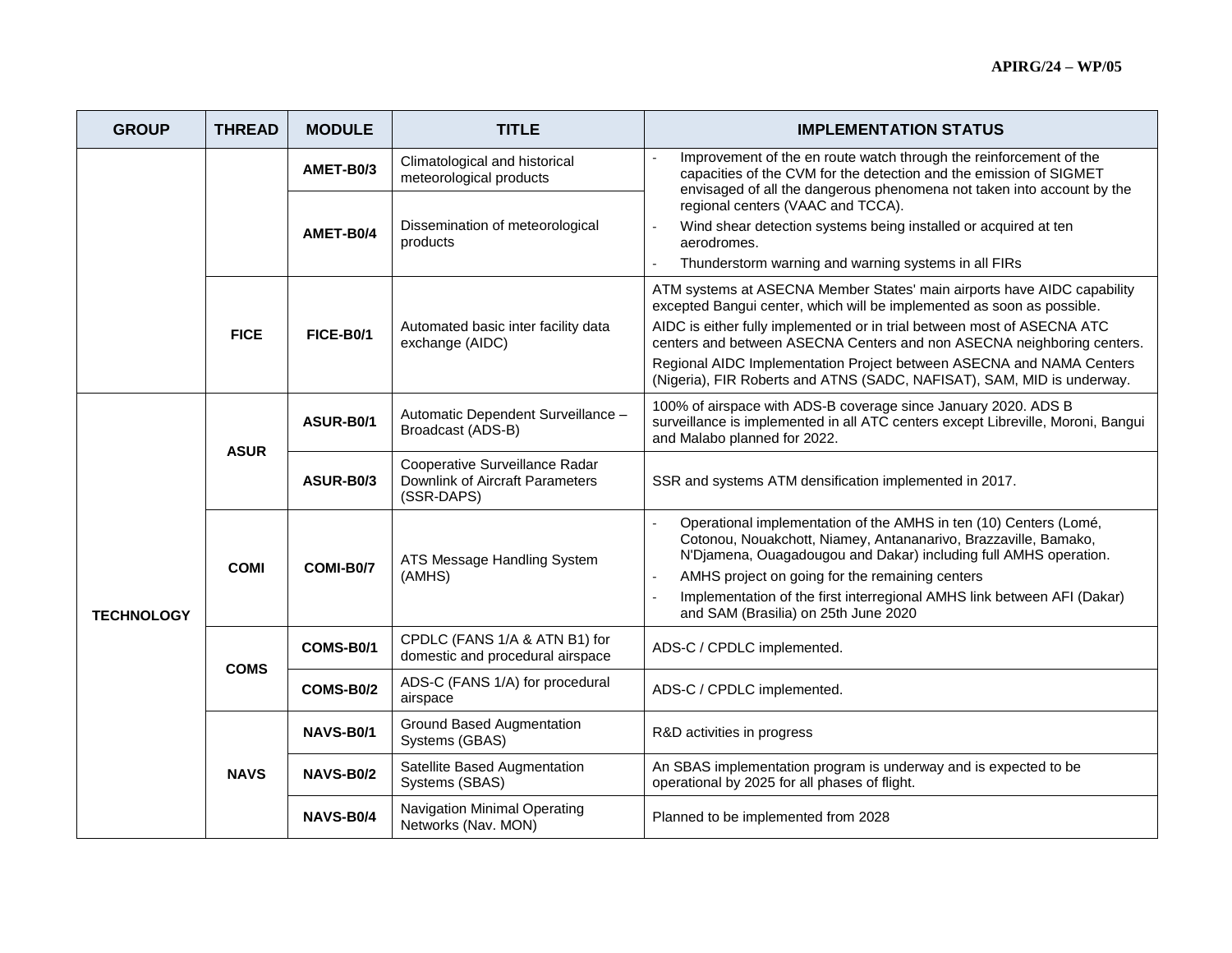| <b>MODULE</b>          | <b>TITLE</b>                                                              | <b>GROUP</b> | <b>IMPLEMENTATION STATUS</b>                             |
|------------------------|---------------------------------------------------------------------------|--------------|----------------------------------------------------------|
| ASUR-B1/1              | Reception of aircraft ADS-B signals from space (SB ADS-B)                 | Technology   | Implemented                                              |
| DAIM-B <sub>1</sub> /1 | Provision of quality-assured aeronautical data and information            | Information  |                                                          |
| DAIM-B <sub>1</sub> /2 | Provision of digital Aeronautical Information Publication (AIP) data sets | Information  |                                                          |
| DAIM-B1/3              | Provision of digital terrain data sets                                    | Information  | Under study                                              |
| DAIM-B1/4              | Provision of digital obstacle data sets                                   | Information  |                                                          |
| DAIM-B1/5              | Provision of digital aerodrome mapping data sets                          | Information  |                                                          |
| DAIM-B1/6              | Provision of digital instrument flight procedure data sets                | Information  |                                                          |
| DAIM-B1/7              | NOTAM improvements                                                        | Information  |                                                          |
| COMS-B1/1:             | PBCS approved CPDLC (FANS 1/A+) for domestic and procedural<br>airspace   | Technology   |                                                          |
| COMS-B1/2              | PBCS approved ADS-C (FANS 1/A+) for procedural airspace                   | Technology   |                                                          |
| COMS-B1/3              | SATVOICE (incl. routine communications) for procedural airspace           | Technology   |                                                          |
| CSEP-B1/3              | Performance Based Longitudinal Separation Minima                          | Operational  |                                                          |
| CSEP-B1/4              | Performance Based Lateral Separation Minima                               | Operational  |                                                          |
| FRTO-B1/1              | Free Route Airspace (FRA)                                                 | Operational  |                                                          |
| RATS-B <sub>1</sub> /1 | Remotely Operated Aerodrome Air Traffic Services                          | Operational  | To be planned in the next<br>investment plan (2023-2027) |